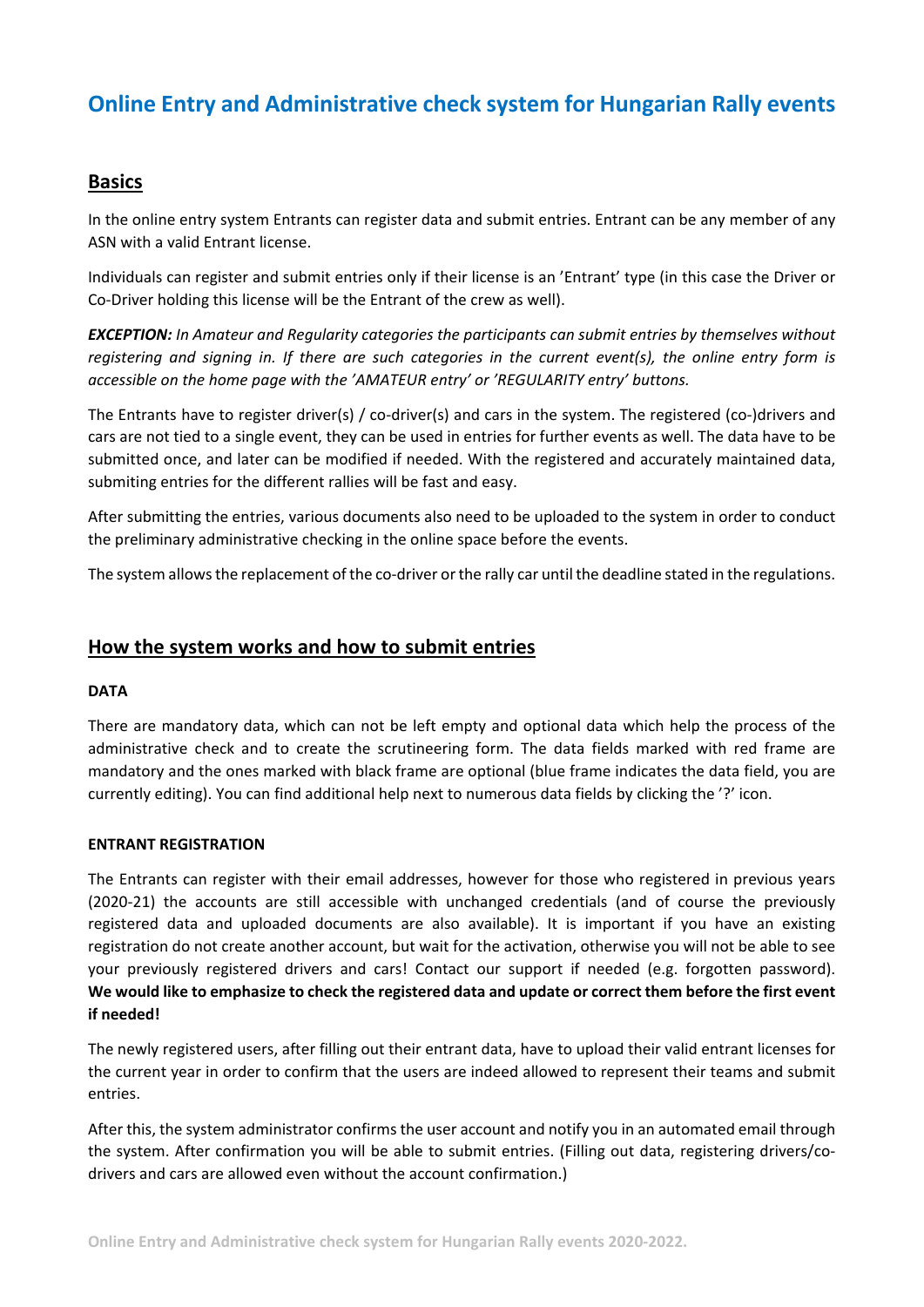#### **HOW TO REGISTER COMPETITORS (DRIVERS AND CO‐DRIVERS) – 'NEW COMPETITOR' BUTTON**

Every driver and co-driver has to be registered in the system as a competitor.

During registration, besides the mandatory data, other data can also be submitted, which help and accelerate the on‐site administration (for example by filling out the data for any pieces of safety equipment belonging to the driver and co-driver, these data will be included on the automatically generated scrutinnering form).

#### **HOW TO REGISTER RALLY CARS – 'NEW CAR' BUTTON**

Cars also have to be registered in the system.

During registration, besides the mandatory data, other data can also be submitted, which help and accelerate the on-site administration (for example by filling out the data for any pieces of safety equipment belonging to the car, these data will be included on the automatically generated scrutinnering form).

#### **HOW TO SUBMIT AN ENTRY**

In case an Entrant has at least one driver and one car registered in the system, and the user account has been confirmed, entries can be submitted to a rally. (Normally 2 competitors (driver and co‐driver) are needed for an entry, but in accordance with the regulations it is possible to appoint the co-driver at a later time, but until the beginning of the on‐site administrative check at the latest).

The process of submitting an entry is simple, you have to choose the desired driver, co-driver and car from those you have registered; the desired championship, class, cup; and then click on the 'Next' button.

#### **IMPORTANT: the entry is not submitted yet in this state! Only after checking the data and accepting the terms and conditions, can the entry be submitted by clicking on the 'Send Entry' button.**

Before finalizing the entry, all data can be checked, modified and saved to the drivers and cars for later use.

Before submitting an entry, a statement is required for the validity of the registered data by clicking the bottom checkbox. By submitting an entry the Entrant is held liable regarding the authenticity of the data and obligated to announce any change in the data until the beginning of the on‐site administrative check at the latest.

After submitting an entry, the mandatory data cannot be modified any more, but the optional data still can be by clicking on the 'Manage' button in the row of the corresponding Entry.

The replacement of the co-driver or car (only within the original category) is a seperate option may be managed with the corresponding buttons, and the entry can be cancelled also by clicking the button on the bottom part of the 'Manage Entry' page.

#### **ENTRY FORM**

In accordance with Hungarian Rally Regulations the drivers have to possess the entry form signed by the Entrant, which has to be handed in during the administrative check. The system automatically generates the entry form, which is sent as an attachment in the entry confirmation email to the email addresses of the Entrant and the 2 participants.